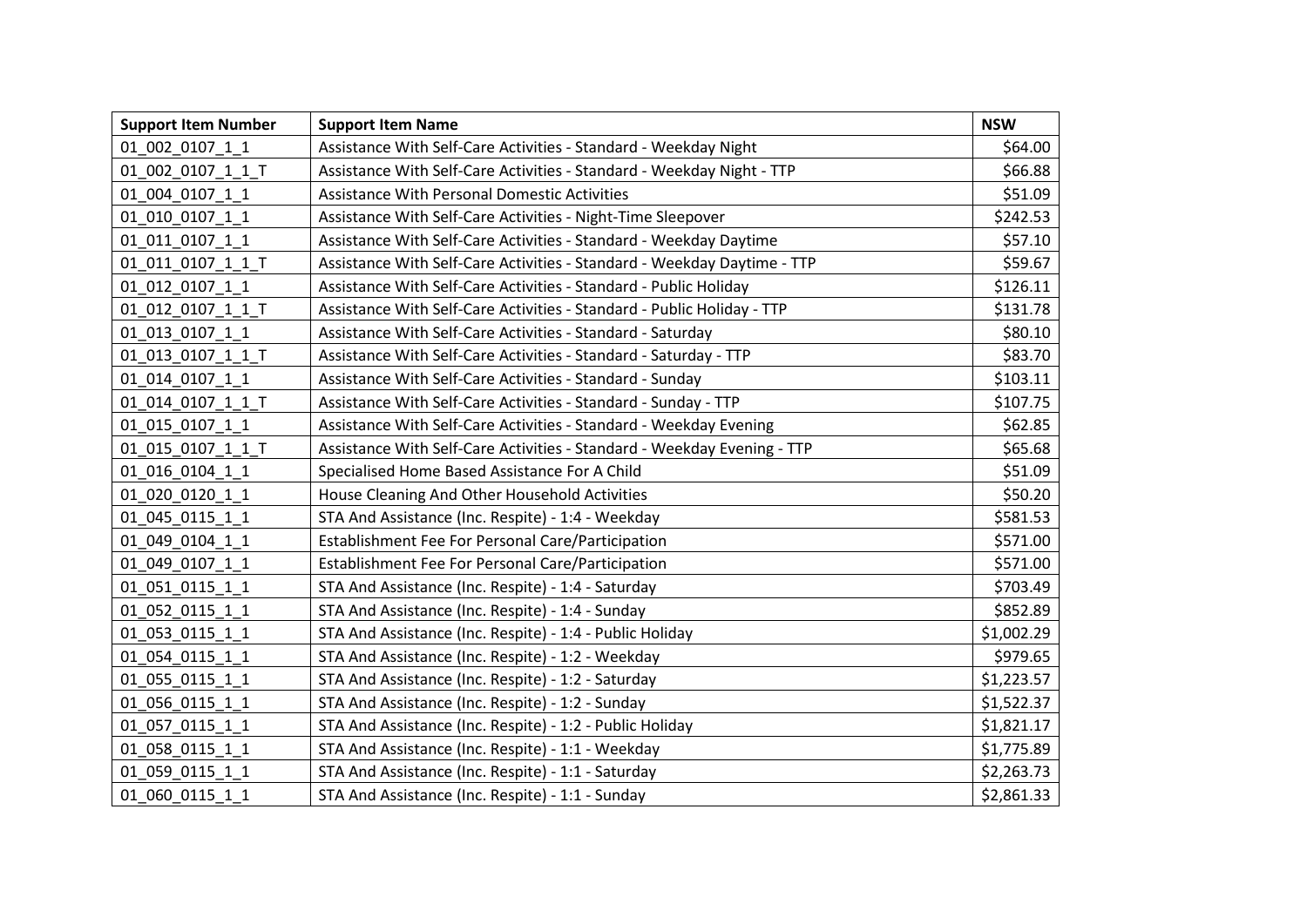| 01 061 0115 1 1   | STA And Assistance (Inc. Respite) - 1:1 - Public Holiday               | \$3,458.93 |
|-------------------|------------------------------------------------------------------------|------------|
| 01_062_0115_1_1   | STA And Assistance (Inc. Respite) - 1:3 - Weekday                      | \$714.24   |
| 01 063 0115 1 1   | STA And Assistance (Inc. Respite) - 1:3 - Saturday                     | \$876.85   |
| 01 064 0115 1 1   | STA And Assistance (Inc. Respite) - 1:3 - Sunday                       | \$1,076.05 |
| 01 065 0115 1 1   | STA And Assistance (Inc. Respite) - 1:3 - Public Holiday               | \$1,275.25 |
| 01_200_0115_1_1   | Assistance With Self-Care Activities in a STA - Weekday Daytime        | \$57.10    |
| 01 201 0115 1 1   | Assistance With Self-Care Activities in a STA - Weekday Evening        | \$62.85    |
| 01 202 0115 1 1   | Assistance With Self-Care Activities in a STA - Saturday               | \$80.10    |
| 01 203 0115 1 1   | Assistance With Self-Care Activities in a STA - Sunday                 | \$103.11   |
| 01 204 0115 1 1   | Assistance With Self-Care Activities in a STA - Public Holiday         | \$126.11   |
| 01 205 0115 1 1   | Assistance With Self-Care Activities in a STA - Weekday Night          | \$64.00    |
| 01 300 0104 1 1   | Assistance With Self-Care Activities - Level 1 - Weekday Daytime       | \$57.10    |
| 01 300 0104 1 1 T | Assistance With Self-Care Activities - Level 1 - Weekday Daytime - TTP | \$59.67    |
| 01_301_0104_1_1   | Assistance With Self-Care Activities - Level 1 - Weekday Evening       | \$62.85    |
| 01 301 0104 1 1 T | Assistance With Self-Care Activities - Level 1 - Weekday Evening - TTP | \$65.68    |
| 01 302 0104 1 1   | Assistance With Self-Care Activities - Level 1 - Saturday              | \$80.10    |
| 01 302 0104 1 1 T | Assistance With Self-Care Activities - Level 1 - Saturday - TTP        | \$83.70    |
| 01 303 0104 1 1   | Assistance With Self-Care Activities - Level 1 - Sunday                | \$103.11   |
| 01 303 0104 1 1 T | Assistance With Self-Care Activities - Level 1 - Sunday - TTP          | \$107.75   |
| 01 304 0104 1 1   | Assistance With Self-Care Activities - Level 1 - Public Holiday        | \$126.11   |
| 01 304 0104 1 1 T | Assistance With Self-Care Activities - Level 1 - Public Holiday - TTP  | \$131.78   |
| 01 305 0104 1 1   | Assistance With Self-Care Activities - Level 1 - Weekday Night         | \$64.00    |
| 01_305_0104_1_1_T | Assistance With Self-Care Activities - Level 1 - Weekday Night - TTP   | \$66.88    |
| 01 400 0104 1 1   | Assistance With Self-Care Activities - Level 2 - Weekday Daytime       | \$61.79    |
| 01 400 0104 1 1 T | Assistance With Self-Care Activities - Level 2 - Weekday Daytime - TTP | \$64.36    |
| 01_401_0104_1_1   | Assistance With Self-Care Activities - Level 2 - Weekday Evening       | \$68.01    |
| 01_401_0104_1_1_T | Assistance With Self-Care Activities - Level 2 - Weekday Evening - TTP | \$70.84    |
| 01 402 0104 1 1   | Assistance With Self-Care Activities - Level 2 - Saturday              | \$86.68    |
| 01 402 0104 1 1 T | Assistance With Self-Care Activities - Level 2 - Saturday - TTP        | \$90.28    |
| 01 403 0104 1 1   | Assistance With Self-Care Activities - Level 2 - Sunday                | \$111.58   |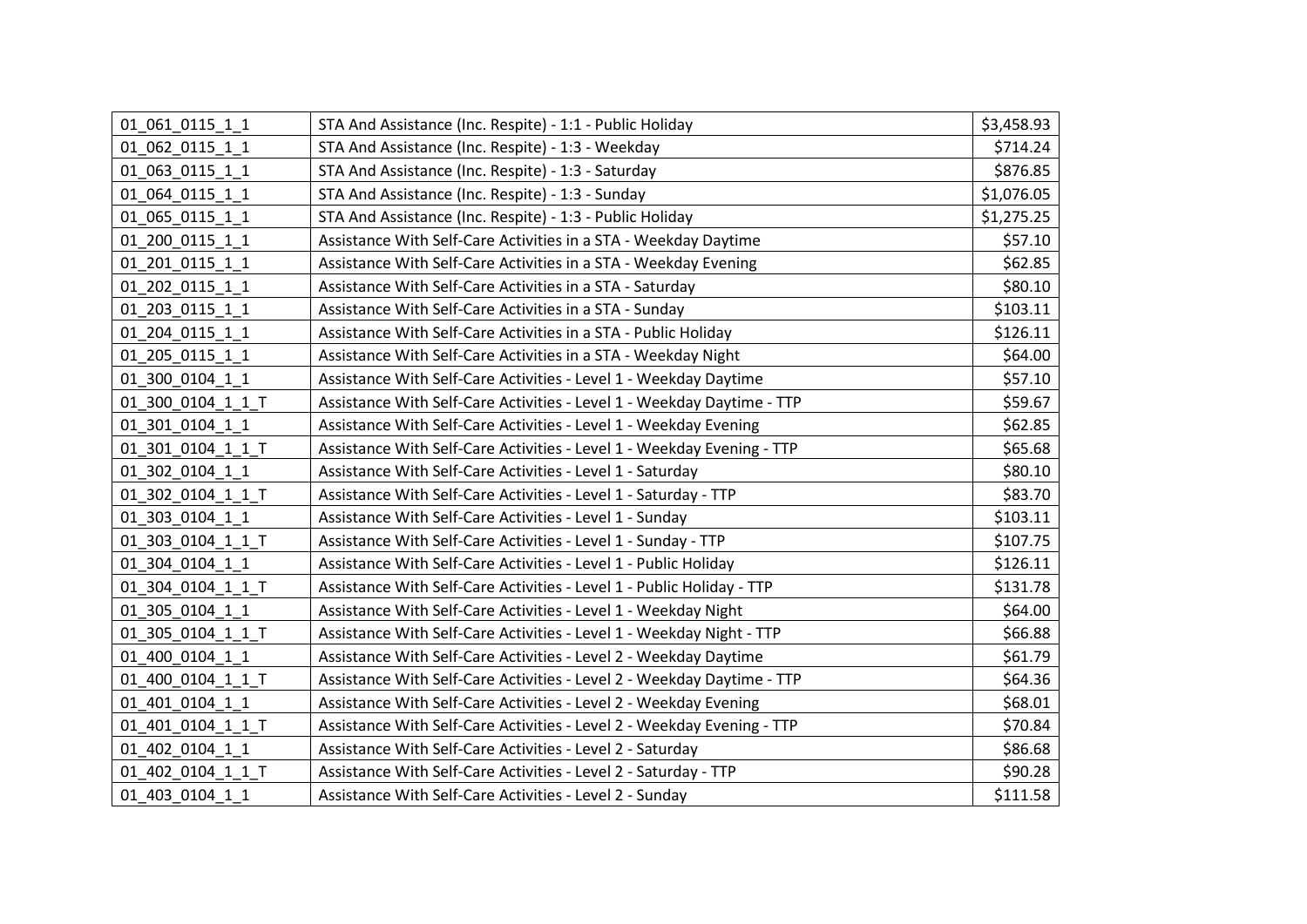| 01 403 0104 1 1 T | Assistance With Self-Care Activities - Level 2 - Sunday - TTP                 | \$116.22 |
|-------------------|-------------------------------------------------------------------------------|----------|
| 01 404 0104 1 1   | Assistance With Self-Care Activities - Level 2 - Public Holiday               | \$136.48 |
| 01 404 0104 1 1 T | Assistance With Self-Care Activities - Level 2 - Public Holiday - TTP         | \$142.15 |
| 01 405 0104 1 1   | Assistance With Self-Care Activities - Level 2 - Weekday Night                | \$69.26  |
| 01 405 0104 1 1 T | Assistance With Self-Care Activities - Level 2 - Weekday Night - TTP          | \$72.14  |
| 01 500 0104 1 1   | Assistance With Self-Care Activities - Level 3 - Weekday Daytime              | \$65.09  |
| 01 500 0104 1 1 T | Assistance With Self-Care Activities - Level 3 - Weekday Daytime - TTP        | \$67.66  |
| 01 501 0104 1 1   | Assistance With Self-Care Activities - Level 3 - Weekday Evening              | \$71.64  |
| 01 501 0104 1 1 T | Assistance With Self-Care Activities - Level 3 - Weekday Evening - TTP        | \$74.47  |
| 01 502 0104 1 1   | Assistance With Self-Care Activities - Level 3 - Saturday                     | \$91.31  |
| 01 502 0104 1 1 T | Assistance With Self-Care Activities - Level 3 - Saturday - TTP               | \$94.91  |
| 01_503_0104_1_1   | Assistance With Self-Care Activities - Level 3 - Sunday                       | \$117.54 |
| 01 503 0104 1 1 T | Assistance With Self-Care Activities - Level 3 - Sunday - TTP                 | \$122.18 |
| 01_504_0104_1_1   | Assistance With Self-Care Activities - Level 3 - Public Holiday               | \$143.76 |
| 01 504 0104 1 1 T | Assistance With Self-Care Activities - Level 3 - Public Holiday - TTP         | \$149.43 |
| 01 505 0104 1 1   | Assistance With Self-Care Activities - Level 3 - Weekday Night                | \$72.96  |
| 01_505_0104_1_1_T | Assistance With Self-Care Activities - Level 3 - Weekday Night - TTP          | \$75.84  |
| 01_801_0115_1_1   | Assistance in Supported independent Living - Standard - Weekday Daytime       | \$57.10  |
| 01_802_0115_1_1   | Assistance in Supported independent Living - Standard - Weekday Evening       | \$62.85  |
| 01 803 0115 1 1   | Assistance in Supported independent Living - Standard - Weekday Night         | \$64.00  |
| 01 804 0115 1 1   | Assistance in Supported independent Living - Standard - Saturday              | \$80.10  |
| 01_805_0115_1_1   | Assistance in Supported independent Living - Standard - Sunday                | \$103.11 |
| 01 806 0115 1 1   | Assistance in Supported independent Living - Standard - Public Holiday        | \$126.11 |
| 01 811 0115 1 1   | Assistance in Supported Independent Living - High Intensity - Weekday Daytime | \$61.79  |
| 01 812 0115 1 1   | Assistance in Supported Independent Living - High Intensity -WeekdayEvening   | \$68.01  |
| 01_813_0115_1_1   | Assistance in Supported Independent Living - High Intensity - Weekday Night   | \$69.26  |
| 01 814 0115 1 1   | Assistance in Supported Independent Living - High Intensity - Saturday        | \$86.68  |
| 01_815_0115_1_1   | Assistance in Supported Independent Living - High Intensity - Sunday          | \$111.58 |
| 01_816_0115_1_1   | Assistance in Supported Independent Living - High Intensity -PublicHoliday    | \$136.48 |
| 01 832 0115 1 1   | Assistance in Supported independent Living - Night-Time Sleepover             | \$242.53 |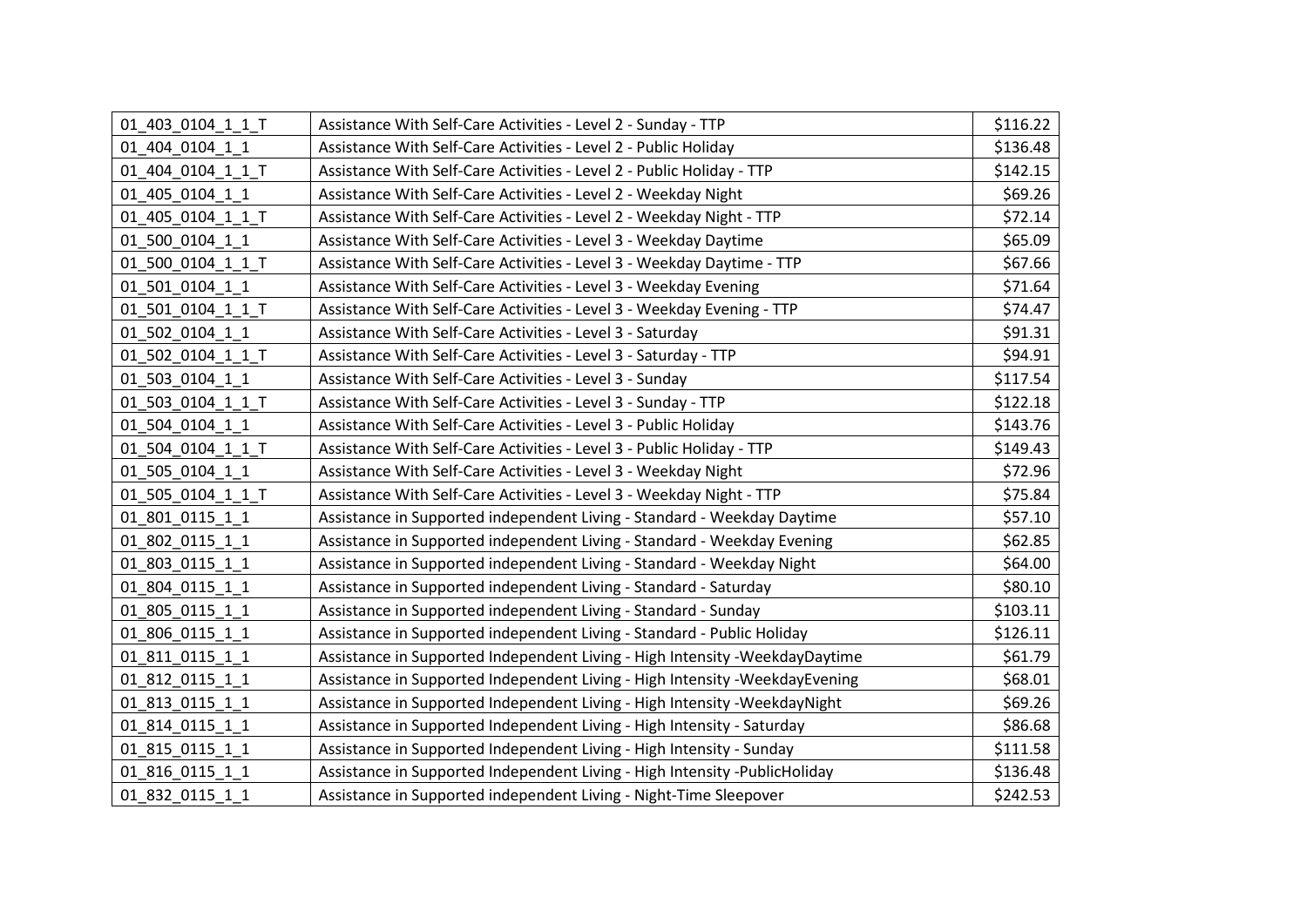| 01 850 0106 1 1   | Individual Living Options - Exploration and Design                          | \$100.14 |
|-------------------|-----------------------------------------------------------------------------|----------|
| 02_051_0108_1_1   | Transport                                                                   | \$1.00   |
| 04 049 0104 1 1   | Establishment Fee For Personal Care/Participation                           | \$571.00 |
| 04 049 0125 1 1   | Establishment Fee For Personal Care/Participation                           | \$571.00 |
| 04 049 0133 5 1   | Establishment Fee For Personal Care/Participation                           | \$571.00 |
| 04 049 0136 1 1   | Establishment Fee For Personal Care/Participation                           | \$571.00 |
| 04_102_0125_6_1   | Access Community Social And Rec Activities - Standard - Public Holiday      | \$126.11 |
| 04 102 0125 6 1 T | Access Community Social And Rec Activities - Public Holiday - TTP           | \$131.78 |
| 04_102_0136_6_1   | Group Activities - Standard - Weekday Daytime                               | \$57.10  |
| 04_102_0136_6_1_T | Group Activities - Standard - Weekday Daytime - TTP                         | \$59.67  |
| 04_103_0125_6_1   | Access Community Social And Rec Activities - Standard - Weekday Evening     | \$62.85  |
| 04_103_0125_6_1_T | Access Community Social And Rec Activities - Standard - Weekday Evening-TTP | \$65.68  |
| 04_103_0136_6_1   | Group Activities - Standard - Weekday Evening                               | \$62.85  |
| 04_103_0136_6_1_T | Group Activities - Standard - Weekday Evening - TTP                         | \$65.68  |
| 04 104 0125 6 1   | Access Community Social And Rec Activities - Weekday Daytime                | \$57.10  |
| 04_104_0125_6_1_T | Access Community Social And Rec Activities - Weekday Daytime - TTP          | \$59.67  |
| 04 104 0136 6 1   | Group Activities - Standard - Saturday                                      | \$80.10  |
| 04_104_0136_6_1_T | Group Activities - Standard - Saturday - TTP                                | \$83.70  |
| 04 105 0125 6 1   | Access Community Social And Rec Activities - Standard - Saturday            | \$80.10  |
| 04 105 0125 6 1 T | Access Community Social And Rec Activities - Standard - Saturday - TTP      | \$83.70  |
| 04 105 0136 6 1   | Group Activities - Standard - Sunday                                        | \$103.11 |
| 04_105_0136_6_1_T | Group Activities - Standard - Sunday - TTP                                  | \$107.75 |
| 04_106_0125_6_1   | Access Community Social And Rec Activities - Standard - Sunday              | \$103.11 |
| 04_106_0125_6_1_T | Access Community Social And Rec Activities - Standard - Sunday - TTP        | \$107.75 |
| 04_106_0136_6_1   | Group Activities - Standard - Public Holiday                                | \$126.11 |
| 04 106 0136 6 1 T | Group Activities - Standard - Public Holiday - TTP                          | \$131.78 |
| 04_111_0136_6_1   | Group Activities In The Community - 1:2 - Standard - Weekday Daytime        | \$31.98  |
| 04_111_0136_6_1_T | Group Activities In The Community - 1:2 - Standard - Weekday Daytime-TTP    | \$33.42  |
| 04 112 0136 6 1   | Group Activities In The Community - 1:2 - Standard - Saturday               | \$44.86  |
| 04 112 0136 6 1 T | Group Activities In The Community - 1:2 - Standard - Saturday - TTP         | \$46.87  |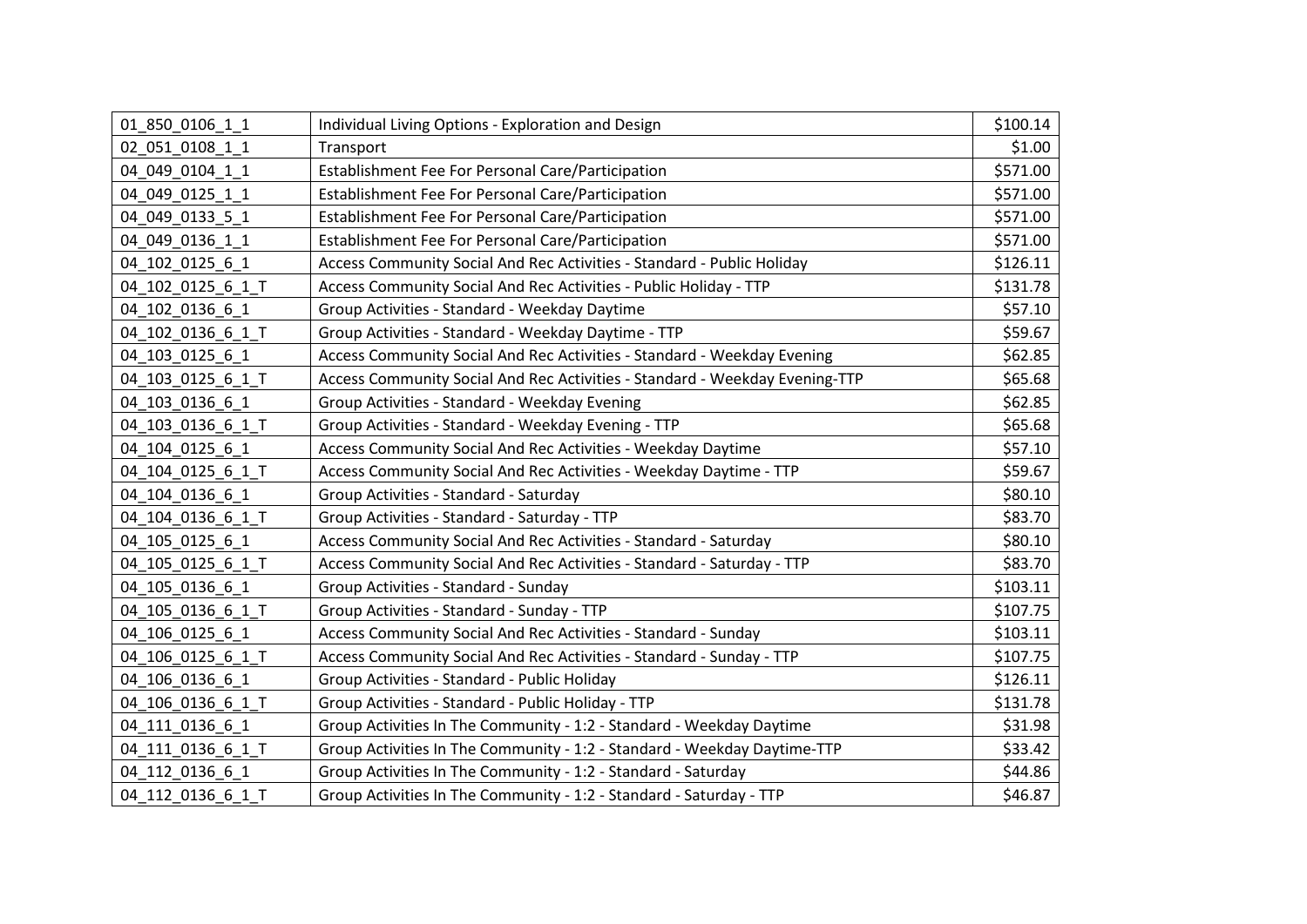| 04 113 0136 6 1   | Group Activities In The Community - 1:2 - Standard - Sunday                | \$57.74 |
|-------------------|----------------------------------------------------------------------------|---------|
| 04 113 0136 6 1 T | Group Activities In The Community - 1:2 - Standard - Sunday - TTP          | \$60.34 |
| 04 114 0136 6 1   | Group Activities In The Community - 1:2 - Standard - Weekday Afternoon     | \$35.20 |
| 04_114_0136_6_1_T | Group Activities In The Community - 1:2 - Standard - Weekday Afternoon-TTP | \$36.78 |
| 04 120 0136 6 1   | Group Activities In The Community - 1:3 - Standard - Weekday Daytime       | \$23.60 |
| 04_120_0136_6_1_T | Group Activities In The Community - 1:3 - Standard - Weekday Daytime-TTP   | \$24.66 |
| 04 121 0136 6 1   | Group Activities In The Community - 1:3 - Standard - Saturday              | \$33.11 |
| 04 121 0136 6 1 T | Group Activities In The Community - 1:3 - Standard - Saturday - TTP        | \$34.60 |
| 04 122 0136 6 1   | Group Activities In The Community - 1:3 - Standard - Sunday                | \$42.62 |
| 04 122 0136 6 1 T | Group Activities In The Community - 1:3 - Standard - Sunday - TTP          | \$44.54 |
| 04_123_0136_6_1   | Group Activities In The Community - 1:3 - Standard - Weekday Afternoon     | \$25.98 |
| 04_123_0136_6_1_T | Group Activities In The Community - 1:3 - Standard - Weekday Afternoon-TTP | \$27.15 |
| 04 128 0136 6 1   | Group Activities In The Community - 1:2 - Standard - Public Holiday        | \$70.62 |
| 04_128_0136_6_1_T | Group Activities In The Community - 1:2 - Standard - Public Holiday -TTP   | \$73.80 |
| 04_129_0136_6_1   | Group Activities In The Community - 1:3 - Standard - Public Holiday        | \$52.13 |
| 04_129_0136_6_1_T | Group Activities In The Community - 1:3 - Standard - Public Holiday -TTP   | \$54.47 |
| 04_136_0136_6_1   | Group Activities In The Community - 1:4 - Standard - Weekday Daytime       | \$19.41 |
| 04_136_0136_6_1_T | Group Activities In The Community - 1:4 - Standard - Weekday Daytime-TTP   | \$20.29 |
| 04_137_0136_6_1   | Group Activities In The Community - 1:4 - Standard - Weekday Afternoon     | \$21.37 |
| 04_137_0136_6_1_T | Group Activities In The Community - 1:4 - Standard - Weekday Afternoon-TTP | \$22.33 |
| 04 138 0136 6 1   | Group Activities In The Community - 1:4 - Standard - Saturday              | \$27.23 |
| 04_138_0136_6_1_T | Group Activities In The Community - 1:4 - Standard - Saturday - TTP        | \$28.46 |
| 04 139 0136 6 1   | Group Activities In The Community - 1:4 - Standard - Sunday                | \$35.06 |
| 04_139_0136_6_1_T | Group Activities In The Community - 1:4 - Standard - Sunday - TTP          | \$36.64 |
| 04 140 0136 6 1   | Group Activities In The Community - 1:4 - Standard - Public Holiday        | \$42.88 |
| 04_140_0136_6_1_T | Group Activities In The Community - 1:4 - Standard - Public Holiday -TTP   | \$44.81 |
| 04_141_0136_6_1   | Group Activities In The Community - 1:5 - Standard - Weekday Daytime       | \$16.90 |
| 04_141_0136_6_1_T | Group Activities In The Community - 1:5 - Standard - Weekday Daytime-TTP   | \$17.66 |
| 04 142 0136 6 1   | Group Activities In The Community - 1:5 - Standard - Weekday Afternoon     | \$18.60 |
| 04 142 0136 6 1 T | Group Activities In The Community - 1:5 - Standard - Weekday Afternoon-TTP | \$19.44 |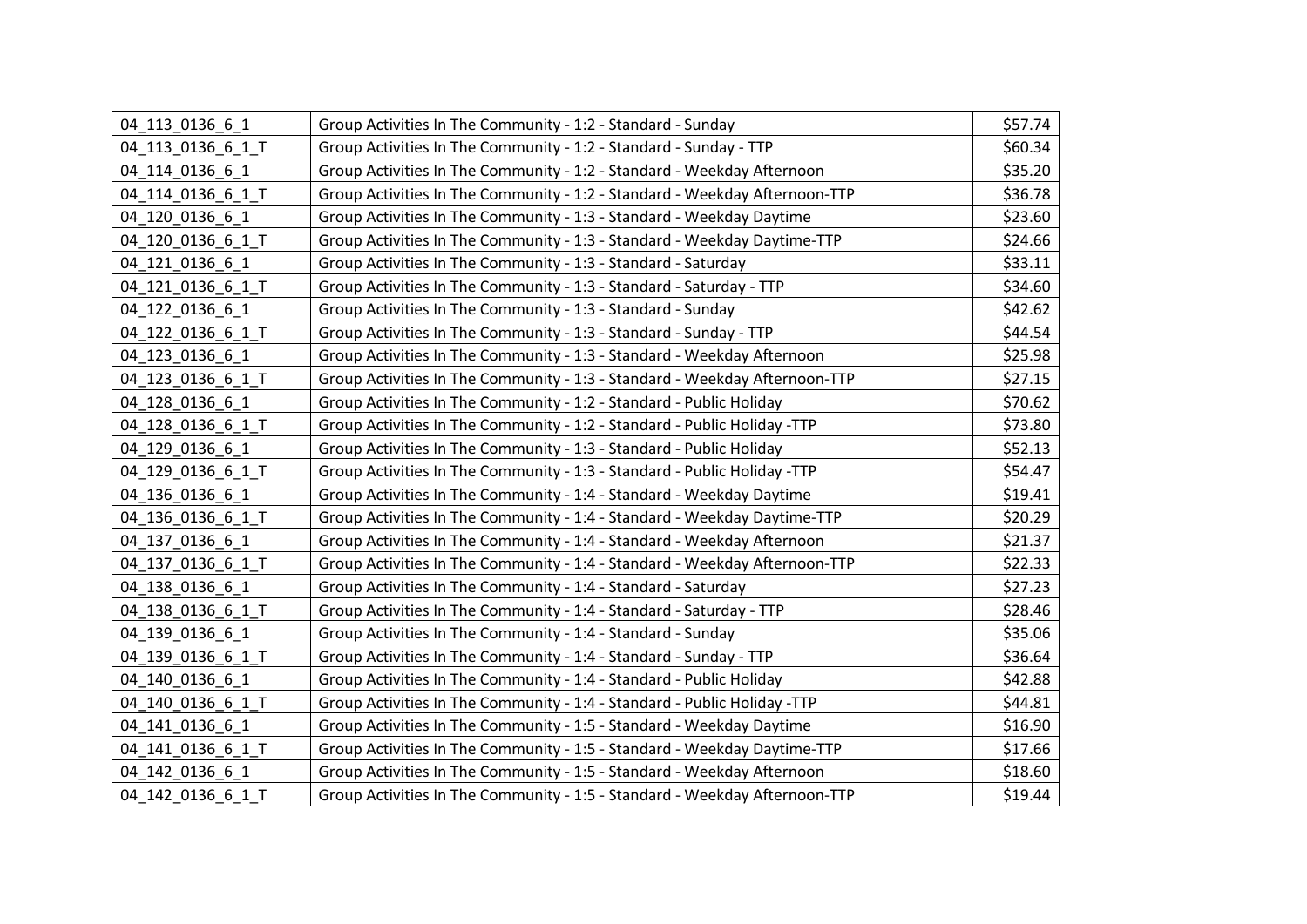| 04 143 0136 6 1   | Group Activities In The Community - 1:5 - Standard - Saturday            | \$23.71  |
|-------------------|--------------------------------------------------------------------------|----------|
| 04_143_0136_6_1_T | Group Activities In The Community - 1:5 - Standard - Saturday - TTP      | \$24.78  |
| 04 144 0136 6 1   | Group Activities In The Community - 1:5 - Standard - Sunday              | \$30.52  |
| 04 144 0136 6 1 T | Group Activities In The Community - 1:5 - Standard - Sunday - TTP        | \$31.89  |
| 04 145 0136 6 1   | Group Activities In The Community - 1:5 - Standard - Public Holiday      | \$37.33  |
| 04_145_0136_6_1_T | Group Activities In The Community - 1:5 - Standard - Public Holiday -TTP | \$39.01  |
| 04 160 0136 6 1   | Group Activities In A Centre - 1:1 - Standard - Weekday                  | \$59.27  |
| 04 160 0136 6 1 T | Group Activities In A Centre - 1:1 - Standard - Weekday Daytime - TTP    | \$61.84  |
| 04 161 0136 6 1   | Group Activities In A Centre - 1:1 - Standard - Weekday Afternoon        | \$65.02  |
| 04 161 0136 6 1 T | Group Activities In A Centre - 1:1 - Standard - Weekday Afternoon - TTP  | \$67.85  |
| 04 162 0136 6 1   | Group Activities In A Centre - 1:1 - Standard - Saturday                 | \$82.27  |
| 04 162 0136 6 1 T | Group Activities In A Centre - 1:1 - Standard - Saturday - TTP           | \$85.87  |
| 04 163 0136 6 1   | Group Activities In A Centre - 1:1 - Standard - Sunday                   | \$105.28 |
| 04_163_0136_6_1_T | Group Activities In A Centre - 1:1 - Standard - Sunday - TTP             | \$109.92 |
| 04 164 0136 6 1   | Group Activities In A Centre - 1:1 - Standard - Public Holiday           | \$128.28 |
| 04 164 0136 6 1 T | Group Activities In A Centre - 1:1 - Standard - Public Holiday - TTP     | \$133.95 |
| 04 165 0136 6 1   | Group Activities In A Centre - 1:2 - Standard - Weekday Daytime          | \$34.15  |
| 04_165_0136_6_1_T | Group Activities In A Centre - 1:2 - Standard - Weekday Daytime - TTP    | \$35.59  |
| 04 166 0136 6 1   | Group Activities In A Centre - 1:2 - Standard - Weekday Afternoon        | \$37.37  |
| 04_166_0136_6_1_T | Group Activities In A Centre - 1:2 - Standard - Weekday Afternoon - TTP  | \$38.95  |
| 04 167 0136 6 1   | Group Activities In A Centre - 1:2 - Standard - Saturday                 | \$47.03  |
| 04_167_0136_6_1_T | Group Activities In A Centre - 1:2 - Standard - Saturday - TTP           | \$49.04  |
| 04 168 0136 6 1   | Group Activities In A Centre - 1:2 - Standard - Sunday                   | \$59.91  |
| 04_168_0136_6_1_T | Group Activities In A Centre - 1:2 - Standard - Sunday - TTP             | \$62.51  |
| 04 169 0136 6 1   | Group Activities In A Centre - 1:2 - Standard - Public Holiday           | \$72.79  |
| 04_169_0136_6_1_T | Group Activities In A Centre - 1:2 - Standard - Public Holiday - TTP     | \$75.97  |
| 04_170_0136_6_1   | Group Activities In A Centre - 1:3 - Standard - Weekday Daytime          | \$25.77  |
| 04_170_0136_6_1_T | Group Activities In A Centre - 1:3 - Standard - Weekday Daytime - TTP    | \$26.83  |
| 04 171 0136 6 1   | Group Activities In A Centre - 1:3 - Standard - Weekday Afternoon        | \$28.15  |
| 04 171 0136 6 1 T | Group Activities In A Centre - 1:3 - Standard - Weekday Afternoon - TTP  | \$29.32  |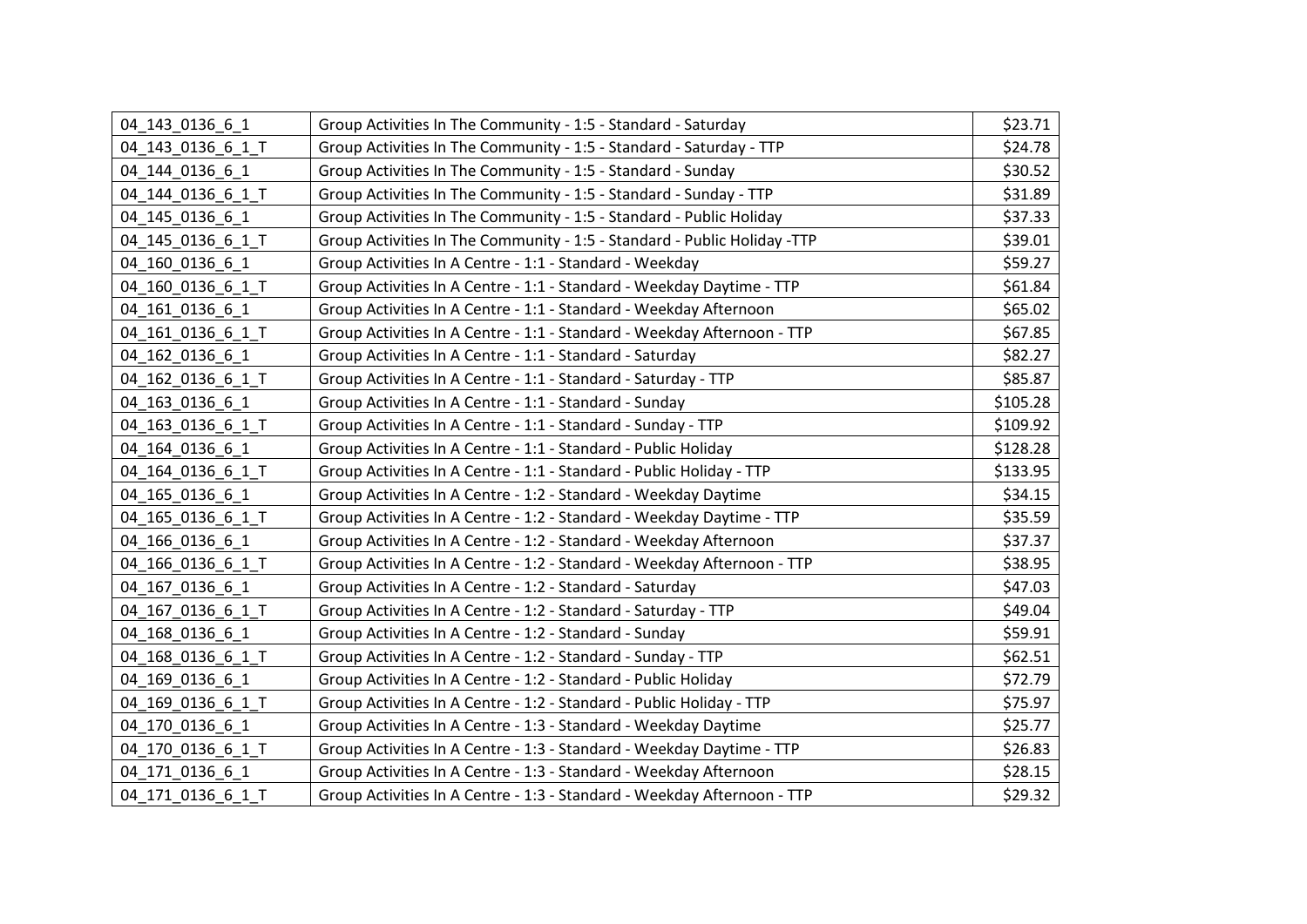| 04 172 0136 6 1   | Group Activities In A Centre - 1:3 - Standard - Saturday                   | \$35.28 |
|-------------------|----------------------------------------------------------------------------|---------|
| 04 172 0136 6 1 T | Group Activities In A Centre - 1:3 - Standard - Saturday - TTP             | \$36.77 |
| 04 173 0136 6 1   | Group Activities In A Centre - 1:3 - Standard - Sunday                     | \$44.79 |
| 04_173_0136_6_1_T | Group Activities In A Centre - 1:3 - Standard - Sunday - TTP               | \$46.71 |
| 04 174 0136 6 1   | Group Activities In A Centre - 1:3 - Standard - Public Holiday             | \$54.30 |
| 04_174_0136_6_1_T | Group Activities In A Centre - 1:3 - Standard - Public Holiday - TTP       | \$56.64 |
| 04 175 0136 6 1   | Group Activities In A Centre - 1:4 - Standard - Weekday Daytime            | \$21.58 |
| 04 175 0136 6 1 T | Group Activities In A Centre - 1:4 - Standard - Weekday Daytime - TTP      | \$22.46 |
| 04 176 0136 6 1   | Group Activities In A Centre - 1:4 - Standard - Weekday Afternoon          | \$23.54 |
| 04_176_0136_6_1_T | Group Activities In A Centre - 1:4 - Standard - Weekday Afternoon - TTP    | \$24.50 |
| 04 177 0136 6 1   | Group Activities In A Centre - 1:4 - Standard - Saturday                   | \$29.40 |
| 04_177_0136_6_1_T | Group Activities In A Centre - 1:4 - Standard - Saturday - TTP             | \$30.63 |
| 04 178 0136 6 1   | Group Activities In A Centre - 1:4 - Standard - Sunday                     | \$37.23 |
| 04_178_0136_6_1_T | Group Activities In A Centre - 1:4 - Standard - Sunday - TTP               | \$38.81 |
| 04_179_0136_6_1   | Group Activities In A Centre - 1:4 - Standard - Public Holiday             | \$45.05 |
| 04 179 0136 6 1 T | Group Activities In A Centre - 1:4 - Standard - Public Holiday - TTP       | \$46.98 |
| 04 180 0136 6 1   | Group Activities In A Centre - 1:5 - Standard - Weekday Daytime            | \$19.07 |
| 04 180 0136 6 1 T | Group Activities In A Centre - 1:5 - Standard - Weekday Daytime - TTP      | \$19.83 |
| 04_181_0136_6_1   | Group Activities In A Centre - 1:5 - Standard - Weekday Afternoon          | \$20.77 |
| 04_181_0136_6_1_T | Group Activities In A Centre - 1:5 - Standard - Weekday Afternoon - TTP    | \$21.61 |
| 04 182 0136 6 1   | Group Activities In A Centre - 1:5 - Standard - Saturday                   | \$25.88 |
| 04 182 0136 6 1 T | Group Activities In A Centre - 1:5 - Standard - Saturday - TTP             | \$26.95 |
| 04 183 0136 6 1   | Group Activities In A Centre - 1:5 - Standard - Sunday                     | \$32.69 |
| 04_183_0136_6_1_T | Group Activities In A Centre - 1:5 - Standard - Sunday - TTP               | \$34.06 |
| 04 184 0136 6 1   | Group Activities In A Centre - 1:5 - Standard - Public Holiday             | \$39.50 |
| 04_184_0136_6_1_T | Group Activities In A Centre - 1:5 - Standard - Public Holiday - TTP       | \$41.18 |
| 04 300 0104 1 1   | Access Community Social And Rec Activities - Level 1 - Weekday Daytime     | \$57.10 |
| 04 300 0104 1 1 T | Access Community Social And Rec Activities - Level 1 - Weekday Daytime-TTP | \$59.67 |
| 04 301 0104 1 1   | Access Community Social And Rec Activities - Level 1 - Weekday Evening     | \$62.85 |
| 04 301 0104 1 1 T | Access Community Social And Rec Activities - Level 1 - Weekday Evening-TTP | \$65.68 |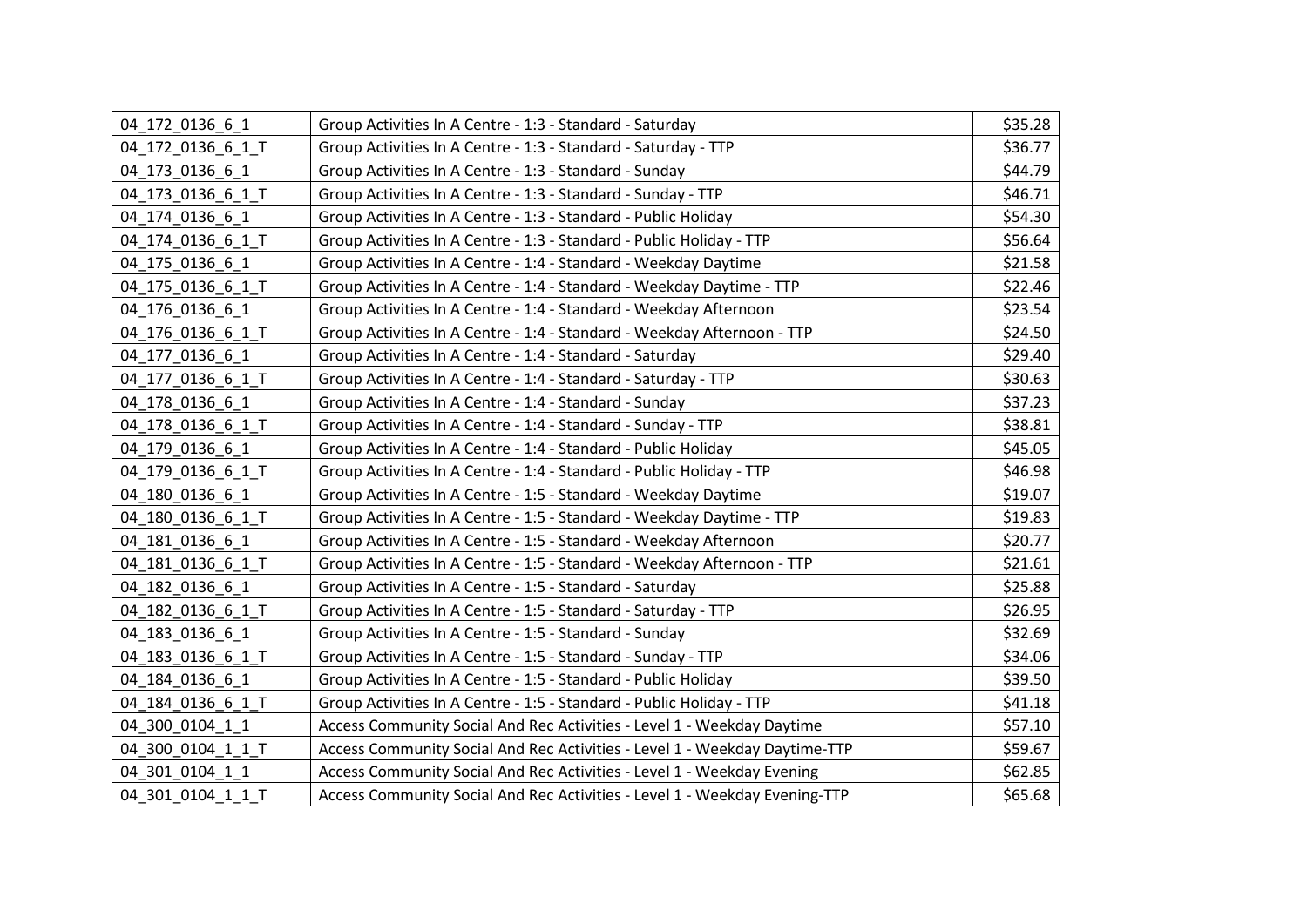| 04 302 0104 1 1   | Access Community Social And Rec Activities - Level 1 - Saturday            | \$80.10  |
|-------------------|----------------------------------------------------------------------------|----------|
| 04_302_0104_1_1_T | Access Community Social And Rec Activities - Level 1 - Saturday - TTP      | \$83.70  |
| 04 303 0104 1 1   | Access Community Social And Rec Activities - Level 1 - Sunday              | \$103.11 |
| 04 303 0104 1 1 T | Access Community Social And Rec Activities - Level 1 - Sunday - TTP        | \$107.75 |
| 04 304 0104 1 1   | Access Community Social And Rec Activities - Level 1 - Public Holiday      | \$126.11 |
| 04 304 0104 1 1 T | Access Community Social And Rec Activities - Level 1 - Public Holiday-TTP  | \$131.78 |
| 04 400 0104 1 1   | Access Community Social And Rec Activities - Level 2 - Weekday Daytime     | \$61.79  |
| 04 400 0104 1 1 T | Access Community Social And Rec Activities - Level 2 - Weekday Daytime-TTP | \$64.36  |
| 04 401 0104 1 1   | Access Community Social And Rec Activities - Level 2 - Weekday Evening     | \$68.01  |
| 04 401 0104 1 1 T | Access Community Social And Rec Activities - Level 2 - Weekday Evening-TTP | \$70.84  |
| 04 402 0104 1 1   | Access Community Social And Rec Activities - Level 2 - Saturday            | \$86.68  |
| 04 402 0104 1 1 T | Access Community Social And Rec Activities - Level 2 - Saturday - TTP      | \$90.28  |
| 04 403 0104 1 1   | Access Community Social And Rec Activities - Level 2 - Sunday              | \$111.58 |
| 04_403_0104_1_1_T | Access Community Social And Rec Activities - Level 2 - Sunday - TTP        | \$116.22 |
| 04 404 0104 1 1   | Access Community Social And Rec Activities - Level 2 - Public Holiday      | \$136.48 |
| 04 404 0104 1 1 T | Access Community Social And Rec Activities - Level 2 - Public Holiday-TTP  | \$142.15 |
| 04 500 0104 1 1   | Access Community Social And Rec Activities - Level 3 - Weekday Daytime     | \$65.09  |
| 04 500 0104 1 1 T | Access Community Social And Rec Activities - Level 3 - Weekday Daytime-TTP | \$67.66  |
| 04 501 0104 1 1   | Access Community Social And Rec Activities - Level 3 - Weekday Evening     | \$71.64  |
| 04 501 0104 1 1 T | Access Community Social And Rec Activities - Level 3 - Weekday Evening-TTP | \$74.47  |
| 04 502 0104 1 1   | Access Community Social And Rec Activities - Level 3 - Saturday            | \$91.31  |
| 04 502 0104 1 1 T | Access Community Social And Rec Activities - Level 3 - Saturday - TTP      | \$94.91  |
| 04 503 0104 1 1   | Access Community Social And Rec Activities - Level 3 - Sunday              | \$117.54 |
| 04_503_0104_1_1_T | Access Community Social And Rec Activities - Level 3 - Sunday - TTP        | \$122.18 |
| 04 504 0104 1 1   | Access Community Social And Rec Activities - Level 3 - Public Holiday      | \$143.76 |
| 04_504_0104_1_1_T | Access Community Social And Rec Activities - Level 3 - Public Holiday-TTP  | \$149.43 |
| 04 590 0125 6 1   | <b>Activity Based Transport</b>                                            | \$1.00   |
| 04_591_0136_6_1   | <b>Activity Based Transport</b>                                            | \$1.00   |
| 04 592 0104 6 1   | <b>Activity Based Transport</b>                                            | \$1.00   |
| 04 799 0104 6 1   | Provider travel - non-labour costs                                         | \$1.00   |